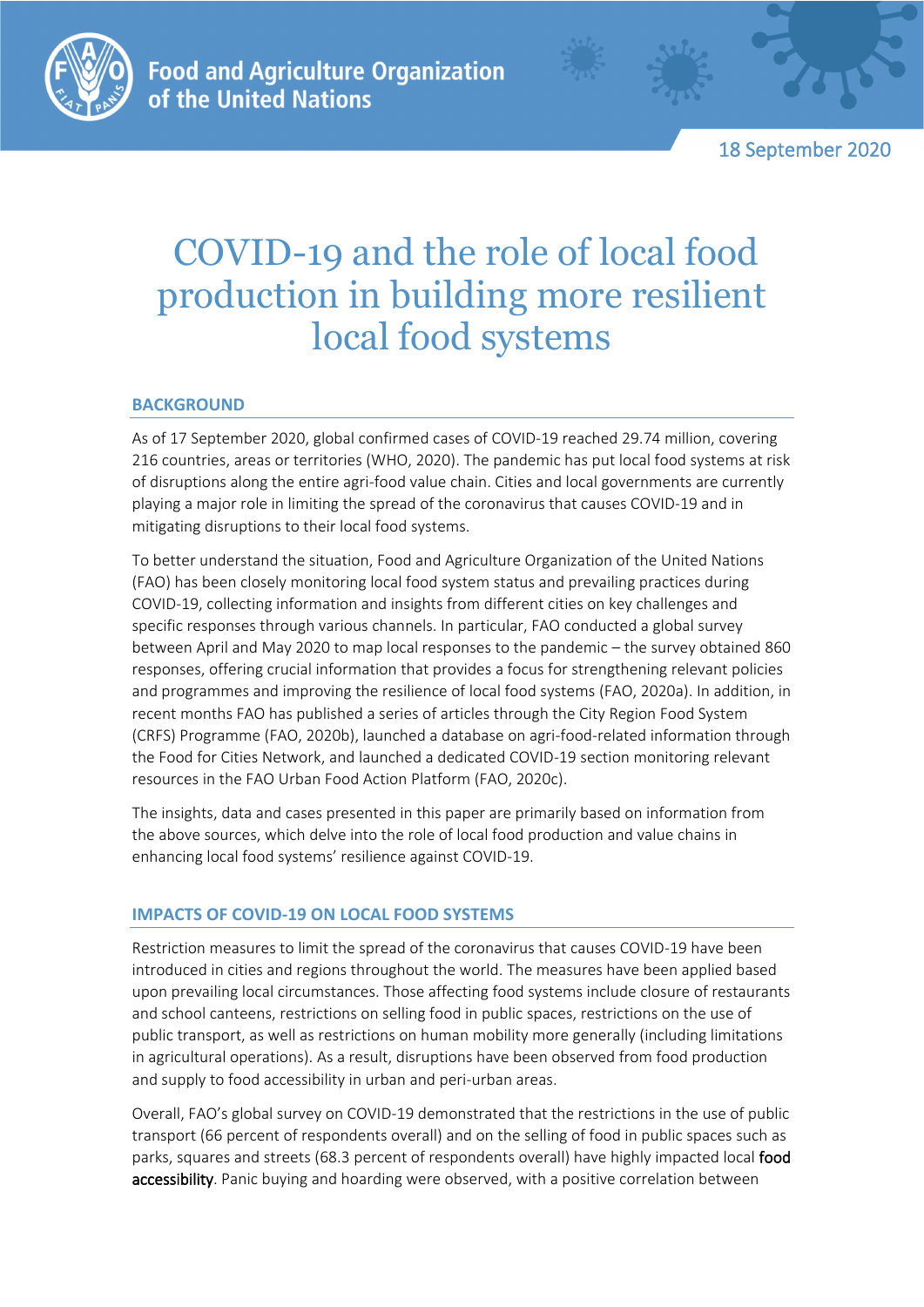these activities and the country's income level (71.3 percent for cities of high-income countries vs 43.1 percent for cities in low-income countries), possibly due to the higher capacity of urban residents in high-income countries to buy and store large amounts of food. As a result of both short supply and panic buying, temporary shortages in basic foods were experienced in most of the countries (60 percent of respondents overall). When taking the size of cities and towns into consideration, it was found that food systems in villages (<5 000 inhabitants) and small towns (5 000–25 000 inhabitants) were less affected by the restriction measures than cities (>500 000 inhabitants), supposedly due to the harsher restriction measures and longer food supply chains in the larger cities. Those harsher measures include, but are not limited to: 1) Restrictions on food production, distribution and consumption; 2) Restrictions on market access and opening; and 3) Restrictions on product and human mobility, affecting the choice of food distribution outlets (e.g. only walking is permitted, limited distance from residence) (FAO, 2020a).

Food accessibility was also heavily affected by the mandatory closure of schools, restaurants, canteens and street food outlets, which has disrupted the eating patterns of millions of people, particularly children and vulnerable people, across the world. Preliminary assessments highlighted in *The State of Food Security and Nutrition in the World 2020* (FAO *et al.*, 2020) report suggest that an additional 83–132 million people may become undernourished globally in 2020 because of the COVID-19 pandemic. As described in the FAO policy brief, *Sustainable crop production and COVID-19* (FAO, 2020d), restrictive measures on human mobility and gatherings, including restrictions on the importation of food to contain the spread of the virus, have generated a broad range of short-term and long-term impacts on food production and supply, mostly affecting subsistence and smallholder farmers.

Short-term adverse impacts include: i) inability to perform agricultural operations such as plant production and protection measures against pest and diseases (often supplied by seasonal migrants); ii) reduced access to agricultural inputs; iii) limited advisory and extension services supporting crop production; and iv) shortage of human labour, especially in labour-intensive value chains and regions during the harvesting season. In the longer term, the domino effect will lead to shortage and reduced quality of agricultural inputs, disrupted critical research and development activities, reduced purchasing capacity of farmers for inputs and complementary foods, and reduced consumer demand, which could eventually cause the collapse of many small and medium scale farms and lead to widespread poverty among more vulnerable farmers.

In terms of local food production, about 40 percent of the respondent cities to FAO's COVID-19 survey indicated that restrictive measures on human mobility taken to combat the pandemic have led to a shortage of labour in local agriculture and food-related activities.

Other research has also highlighted how the pandemic has affected local food production and supply. For example, in India (FAO, 2020b), the countrywide lockdown coincided with the country's peak harvesting time of a variety of crops from staples such as wheat, paddy and barley to high value crops such as summer vegetables and fruits. The lack of harvesting labour has caused huge food waste and economic losses for the farmers. Meanwhile, in Antananarivo, Madagascar (FAO, 2020b), limited access to supplies such as seeds and fertilizers has constrained the ability of producers to plant, with product shortages and increased prices expected in local markets. This will in turn restrict food access for vulnerable people and lead to food and nutrition insecurity.

Food supply is also heavily affected due to disruptions to traditional distribution channels as well as reduced market demand resulting from the shutdown of restaurants, catering services, food markets and public canteens. In Antananarivo, Madagascar (FAO, 2020b), the Malagasy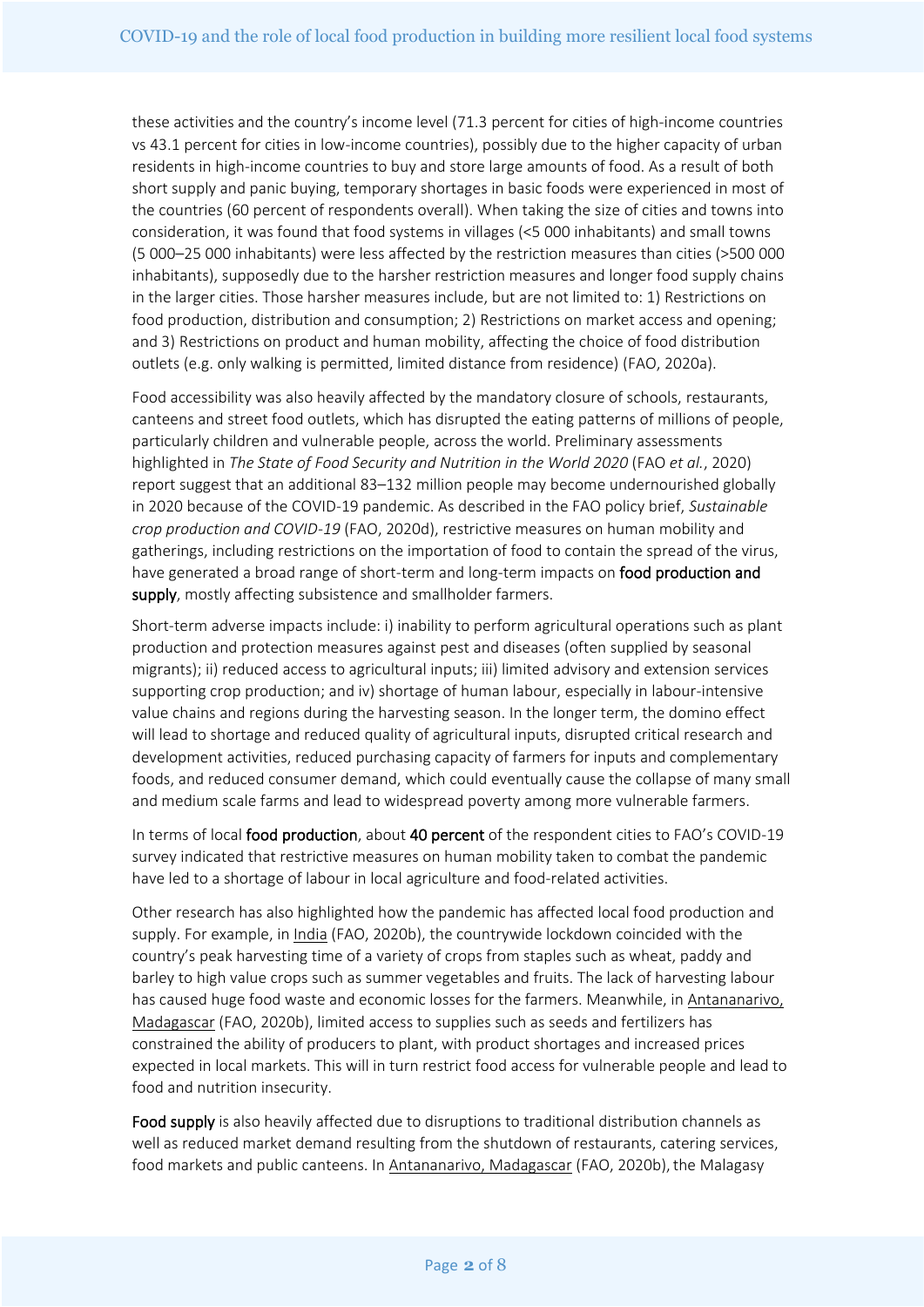Government has imposed night curfews (from 8 p.m. to 5 a.m.) and restricted market trade to half a day (until midday), which has considerably limited farmers' sales and caused increased losses of perishable products such as milk, vegetables, fruits and eggs. In Melbourne, Australia (FAO, 2020b), disruptions to global logistics and transportation systems have challenged food retailers in maintaining full product availability. Fewer food donations from food retailers to foodbanks were also observed. In developing countries such as Colombia (FAO, 2020b), food distribution relies heavily on the informal sector (e.g. wet markets, street vendors), indicating high vulnerability of local food systems in the case of shocks such as COVID-19.

Overall, COVID-19 impacts observed, underscore the need to ensure and strengthen urban– rural interlinkages in times of crises and, beyond that, underlines the importance of shortening food supply chains and incorporating urban and peri-urban food production considerations into municipal contingency plans as well as long-term food security strategies.

### **LOCAL FOOD PRODUCTION AS A KEY MEASURE TO MITIGATE THE NEGATIVE IMPACTS**

In light of the effects on local food systems caused by the pandemic, a number of policies and measures have been enacted at national and local levels to ensure the food supply and protect vulnerable populations as much as possible.

According to FAO's global survey, 50.9 percent of the responding cities have established mechanisms for monitoring food markets, which in most cases were connected with actions taken by national governments. Measures to ensure effective food distribution – especially to vulnerable groups – were also widely taken, including expansion of delivery services, establishment of temporary food hubs, direct food distribution to vulnerable populations, and logistical support mainly provided in large cities. In response to the closure of school canteens, 55.7 percent of responding cities from Latin America and Caribbean either continued school meal delivery or set up alternative mechanisms to ensure food access to vulnerable families. In Latvia, special store payment cards were provided for children from low-income families for food product purchases.

In terms of local food production, the survey showed that 38 percent of the responding cities indicated facilitation of direct purchases from local producers as one of the key measures to mitigate the impact. Consistent with this, other respondents (see below) identified the importance of having a range of local measures that promote local food production and improve access of locally produced food  $-e.g.$  newly created initiatives responding to the pandemic, or the expansion of existing programmes to ensure continued food supply and protection of the most vulnerable residents.

• El Alto, Bolivia (Plurinational State of) (FAO, 2020e): Urban and peri-urban agriculture has been crucial for maintaining the food supply into Bolivia's populous areas. The local government and FAO have been supporting food producers on the peripheries of Bolivia's major cities with safe production activities and new ways to access customers. Specifically, training on safety measures for producers has been organized through the coordinated support of FAO and the Ministry of Productive Development and Plural Economy. As a result, instead of selling through urban markets and shops, the producers now provide home deliveries to urban families using all necessary precautions, allowing for a safe supply of fresh food from orchards and greenhouses to consumers.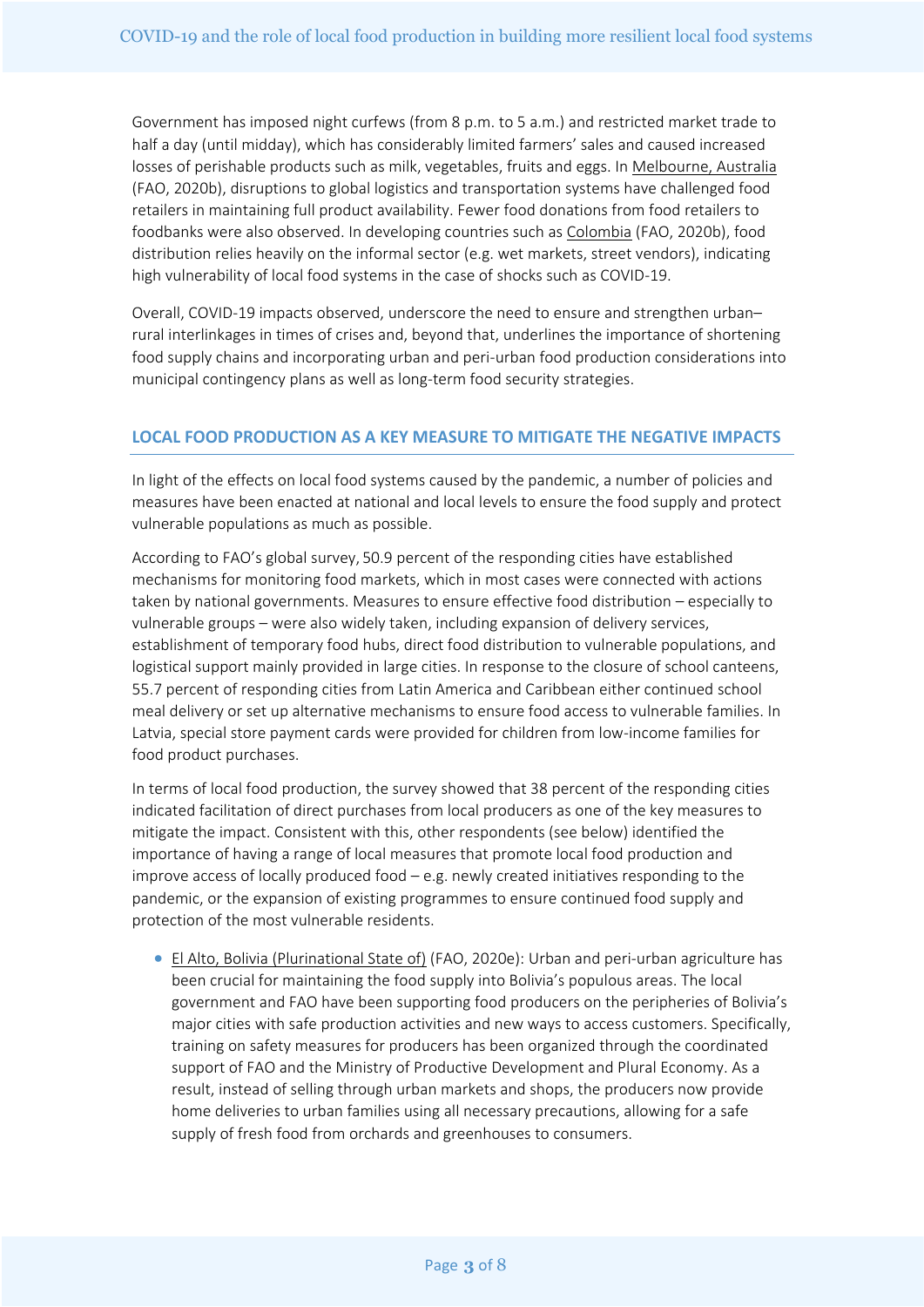- Quito, Ecuador (FAO, 2020b): Urban agriculture is helping the city mitigate its problems in relation to food provision and livelihood support, especially for the most vulnerable. Specifically, urban gardens in Quito can produce around 1.35 million kg of healthy food each year, of which 57 percent is consumed by producer households and 43 percent sold through various short supply chains. In response to the closedown of Quito's farmers' markets – where urban producers usually sell their surplus – alternative pathways were developed to focus sales more on producers' neighbourhoods and direct surroundings. This has been fundamental to feeding vulnerable families and providing food to poor neighbourhoods; each week, about 11 tonnes of fresh and healthy food are sent to the city's most vulnerable neighbourhoods. Social movements have been helpful in providing weekly delivery baskets to enable direct sale from producers to urban households.
- Antananarivo, Madagascar (FAO, 2020b):The Malagasy Government has established the food supply chain strategy as a major priority during the COVID-19 period, with an emphasis on local production and relevant commercialization activities. For example, potential production areas within the Antananarivo city region have been identified and a product flow diagram with territorial needs has been created. Creation of markets for locally produced food was discussed with the Mayor's office. And efforts have been made to increase online sales of local products to supply food to regions facing food shortages and to the poor and vulnerable through food banks, etc. As a long-term post-COVID-19 strategy, the City Region Food System approach developed by FAO and RUAF Foundation will continue supporting local government to reinforce resilient local food systems.
- Medellin, Colombia (FAO, 2020b): Medellin's municipal programme of urban and periurban gardens (*Huertas para el Abastecimiento*) has provided solutions in both production and distribution. The programme allowed groups of food vendors to sell in neighbourhoods, helping to mobilize 20 tonnes of food in the first two weeks of lockdown. The City Council also supported local producers in distributing their produce by connecting them with private companies, providing transportation services, and facilitating the supply to popular canteens which benefited the most vulnerable populations in Medellin. Overall, support to local food production and distribution generates income for producers, lowers the costs of supplying vendors and ensures a secure channel of food supply, enhancing the resilience of the city region food system in Medellin.
- Pacific Small Island Developing States (PSIDS) (FAO, 2020b): People in urban areas of PSIDS rely heavily on imported foods. The top five primary food imports of Pacific Island countries contribute to more than 50 percent of the total dietary energy consumed (DEC) in some PSIDS. To mitigate the impacts of the pandemic, PSIDS have taken measures to promote and support local food production. In Fiji, Samoa, Solomon Islands, Tonga, Tuvalu, and Vanuatu, governments have distributed planting materials and agricultural inputs to urban and peri-urban households and encouraged food production especially of short-cycle crops. In Vanuatu, to guarantee the supply of local produce to urban households at an affordable price, the "COVID-19 Food Security Response Plan" prioritized the "Commercial Food Basket" initiative, in which the Department of Agriculture and Rural Development (DARD) collaborated with key producers in collecting local produce and selling it at the DARD warehouse at an affordable price. Mobile marketing using trucks was also promoted to sell local food. In addition to COVID-19, some of the PSIDS are frequently exposed to other shocks such as cyclones – this highlights the necessity for a comprehensive, systemic, multi-hazard approach to improve resilient local food systems.
- Nantes, France (FAO, 2020a): The "Nourishing Landscapes" project was developed to cultivate vegetables in urban areas in order to provide free food for 1 000 poor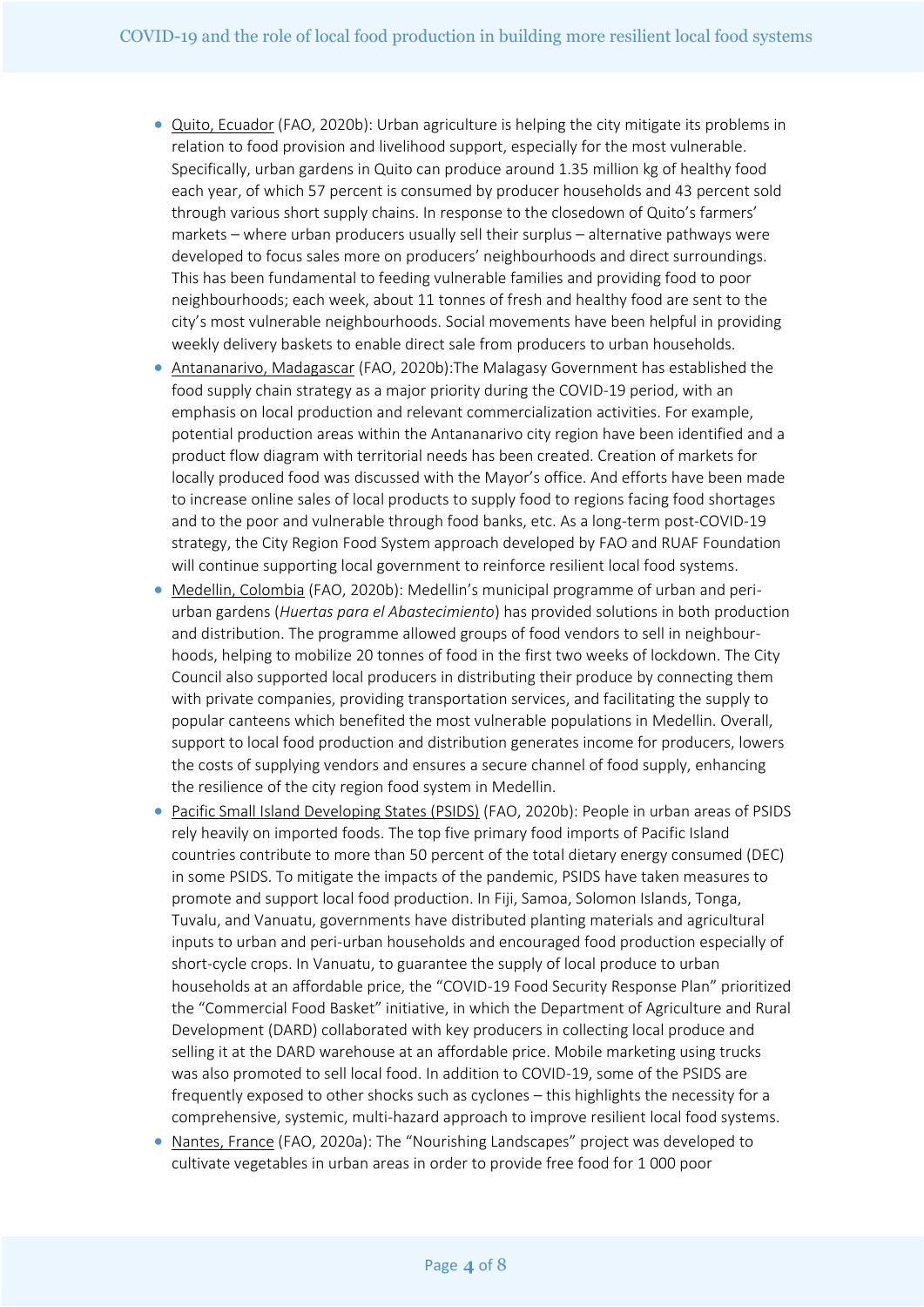households. Production sites are scattered in 11 districts throughout the city, with entirely organic agricultural practices used by a total of 250 urban gardeners with the support of local specialists. Between July and October 2020, the gardeners plan to harvest 25 tonnes of vegetables, which will then be distributed directly to the families concerned. These united vegetable gardens not only boost food provision to vulnerable groups in the city but also educate citizens on topics such as nature, agriculture and healthy cooking with locally produced food.

- Victoria, Canada (FAO, 2020a): The city council of Victoria has expanded a local food production programme and temporarily reassigned park staff to grow 50 000–75 000 seedlings, which it is planned will be given to residents in the coming months to encourage local food production, along with planting materials such as leaf mulch, compost, wood chips and soil, and educational resources such as instructions for novice producers. There are also plans to stream live greenhouse tutorials to educate children and teenagers about gardening during the suspension of schools. It is widely believed throughout the city, from the government to grassroots organizations and citizens, that growing food in cities could increase community resilience and food security during the current health and economic crisis.
- Davao, Philippines (the) (FAO, 2020a): The city's "Buyback, Repack and Distribute" programme launched during COVID-19 has benefited both the livelihoods of urban producers who had difficulties in selling and distributing their produce, and the food access of low-income families whose income was severely affected during lockdown. Through the programme, the city government bought products from local small farmers at higher than normal farmgate selling prices, then repacked and distributed these fresh food products to the most vulnerable families. Twelve thousand families in Barangay Tibungco, the programme's pilot area, have greatly benefited from the initiative – so far more than 10 tonnes of vegetables have been purchased and distributed to the citizens.

# **WHAT NEEDS TO BE DONE TO SUPPORT LOCAL FOOD PRODUCTION AND BUILD RESILIENT LOCAL FOOD SYSTEMS**

The FAO survey elicited 860 responses from a wide range of cities globally, with local government representatives completing 56 percent of the responses.

Overall, the survey identified five main areas that should be the focus of building back better while "leaving no one behind":

- Developing evidence-based and inclusive policies and plans on food systems' preparedness and resilience to shocks, extreme events and protracted crises.
- Promoting sectoral cooperation among local departments, vertical cooperation between municipal and subnational/national governments, and horizontal coordination with other local governments.
- Promoting local food production and short supply chains and a greater degree of selfsufficiency.
- Facilitating access to food for the most vulnerable through social protection programmes complemented by efficient, safe and innovative food distribution.
- Establishing/strengthening networks and knowledge exchange between cities.

In particular, promoting local food production and short supply chains to help build more resilient and sustainable local food systems was mentioned frequently by respondents: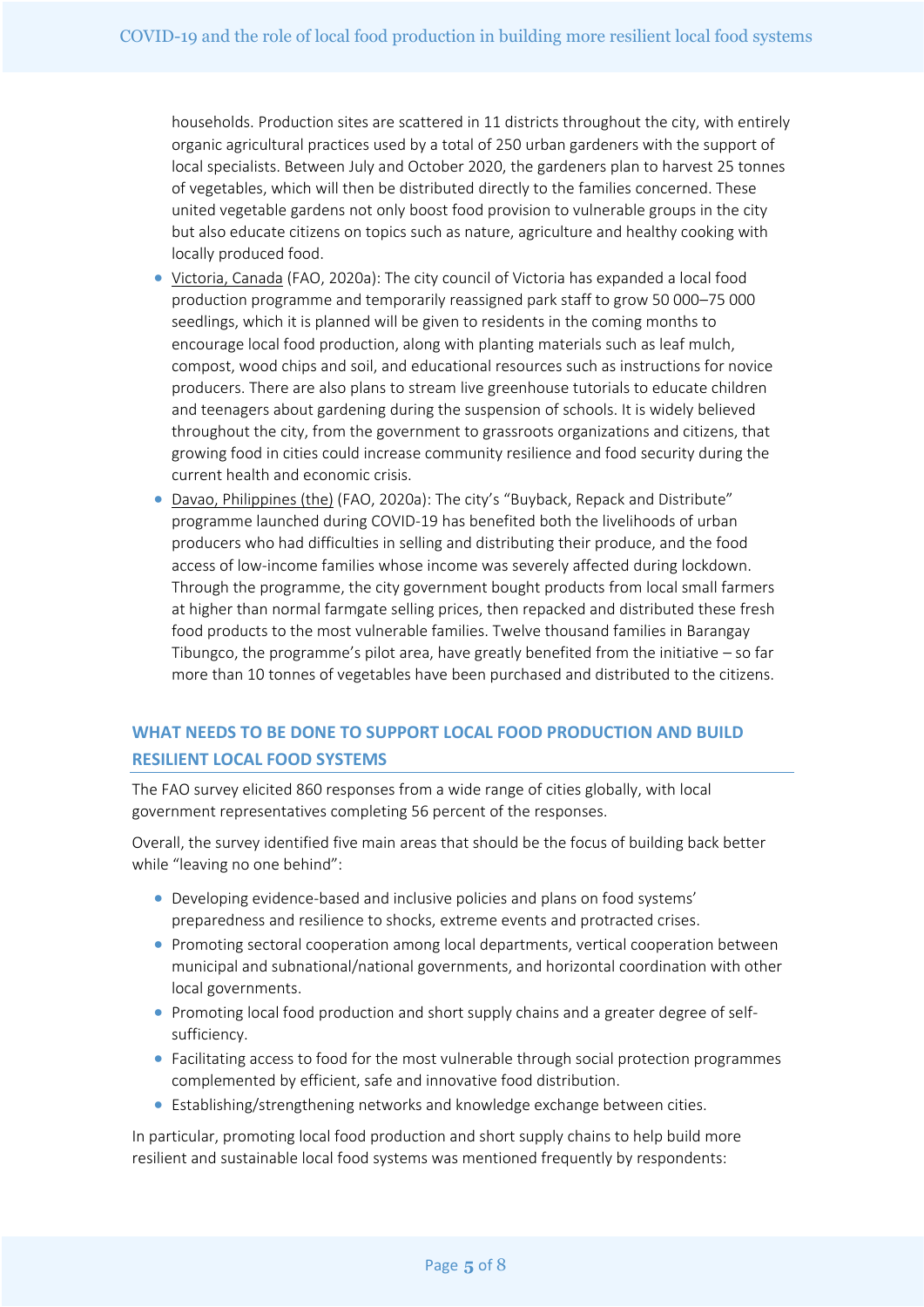- Winnipeg, Canada (FAO, 2020a), recognizing the lack of support for local producers and farmers' markets, made several recommendations to assist local producers and the local food value chain. These included supporting marketing and distribution, encouraging the purchase of local foods by local customers, improving producers' access to urban and rural land, and providing financial and educational support for novice local producers.
- Sapuyes, Colombia (FAO, 2020a), recommended that the national government should promote local products such as potatoes, lettuce and milk, and improve farmers' access to departmental and national markets. The point was made that, through development of urban and peri-urban agriculture projects, government should specifically provide support for: 1) access to inputs and financial resources for small- and medium-scale producers; 2) local seed banks to guarantee local producers' access to seeds; 3) purchase of local products by traders; 4) production of horticulture crops and minor species in small areas such as patios; 5) good practices such as water harvesting; and 6) indigenous and smallholder communities to increase food production to guarantee food sovereignty and adaptation to climate change.
- Aude, France (FAO, 2020a), observed challenges in developing communication tools to promote local production. The city has taken innovative measures such as interactive mapping of local producers. To improve resilience of the local food system, it was recommended to re-establish agriculture and food production among the territories, ensure production self-sufficiency in each district and prioritize short channels.
- Gaza, Palestine (FAO, 2020a), reported challenges in lack of resources supporting urban farmers and their activities, including the limited access for poor producers to local and national markets. Palestine already had positive coping strategies to enhance resilience such as the urban and peri-urban agriculture project (GUPAP). Gaza recommended enhancing coordination among different actors, developing strategic plans, and continuing to promote existing mechanisms to sustain local food systems, including: rooftop gardening and food processing; micro local seed banks for small-scale urban farmers; provision of community-led space to support entrepreneurs' products; good practices such as hydroponic and vertical farming techniques; rainwater harvesting systems; urban waste recycling; and integration of solar energy in agriculture activities.
- Veneto, Italy (FAO, 2020a), made a number of recommendations for building more resilient food systems, including increasing local food production through home and community gardening and providing tailored advice for food producers. It was pointed out that future agri-food supply chains should allow for a new organizational model where local producers develop synergies with large chains and distribution platforms to organize sales. Further, the region contended that resources should be made available to support the evolution of new production and distribution models.
- Douala, Cameroon (FAO, 2020a), facing challenges in supplying food to markets due to restrictions on movement, emphasized the importance of encouraging local food supply while respecting measures to contain the spread of COVID-19. To enhance food system resilience in the face of such a crisis, it was recommended to promote local production and consumption, and develop policies to support local product distribution.

In summary, numerous respondents underlined how crucial supporting the entire value chain of locally produced food is for building resilient and sustainable local food systems, especially in: 1) accessing resources such as land, agricultural inputs, funds/incentives and extension services to ensure local production activities; 2) setting up diversified and innovative distribution channels and accessing markets to ensure supply and sales of locally produced food; 3) encouraging/ promoting the purchase of locally produced food to develop consumption habits.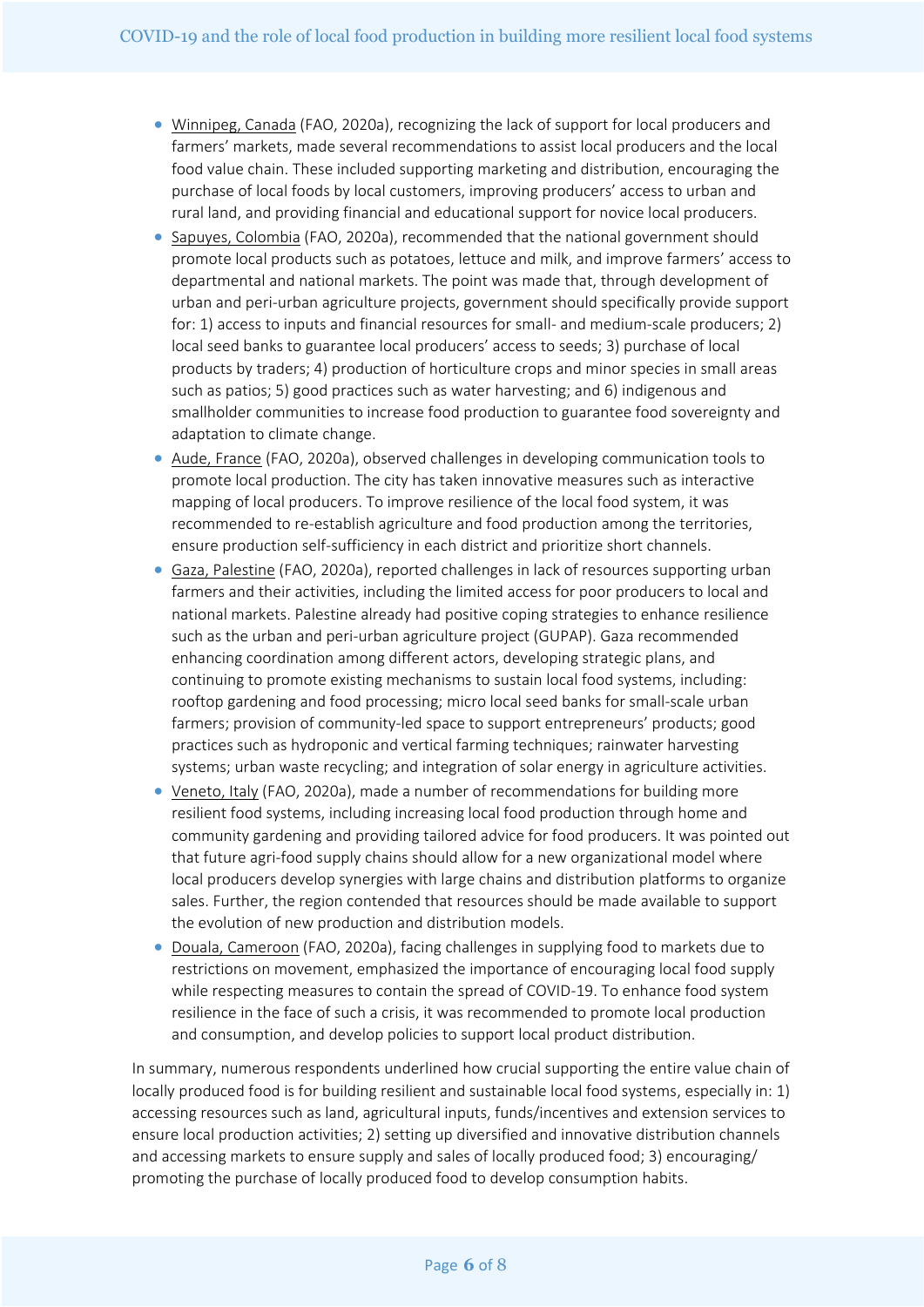#### **CONCLUSIONS AND LESSONS LEARNT**

From the qualitative analysis of the individual city cases demonstrated above, it appears that cities that were already engaged in developing urban and peri-urban agriculture had the ability to ensure fresh food supply during the pandemic and meet the needs of their most vulnerable residents. In addition, many of the above-mentioned cities that are mainly dependent on longer distance food sources have highlighted the importance of promoting local food production and short supply chains as concrete measures to cope with the type of distribution and import disruptions seen under COVID-19.

The clear message is that, in order to cope with shocks such as COVID-19, cities with suitable socio-economic and agroclimatic conditions should adopt policies and programmes to empower local producers to grow food, and promote short food chains to enable urban citizens to access food products. Cities have to diversify their food supplies and food sources, reinforcing local sources where possible, but without shutting off national and global supplies.

Moreover, the scope of growing food in cities and city regions is not limited to food supply. It can encompass multiple dimensions of sustainability at various scales, all of which benefit cities and citizens' lives while building cities' resilience to multiple shocks and stresses that cause disruptions to food systems:

- From an *economic* perspective, surpluses from either small-scale urban gardens or from large-scale peri-urban commercial farms can be sold and bring incomes to producers, while providing employment opportunities for production or post-harvest activities.
- From a *social* perspective, many community gardens established in urban and peri-urban areas have greatly facilitated social cohesion and inclusion, especially of marginalized and the vulnerable residents in city regions. At the same time, urban and peri-urban agriculture schemes have proven valuable as educational tools and in providing recreation for urban dwellers.
- From an *environmental* perspective, local food production shortens food supply chains, which can help reduce carbon footprint and food losses; urban waste can be reused as inputs for local production activities, which contributes to the circular economy; and expanded greening areas either on roofs, walls or abandoned city land can mitigate cities' heat island effect while making urban settings more attractive and appealing to live in. In addition, strategically placed production areas (green infrastructure) can improve water infiltration and retention in soils and mitigate flash flooding and/or landslides. Further, specific high-tech practices of local food production, such as hydroponics and vertical farming, can be an effective solution to optimize scarce resources (land and water).

To be more resilient and sustainable, cities should carefully analyse their own local context – what resources are available? what are the potential opportunities and challenges? – and use this to develop tailored long-term development plans that integrate local food production schemes. Policy levers to promote local food production could include land zoning, education, public procurement, infrastructure building, urban waste reuse etc.; while close collaboration and coordination of all actors along the value chain and at all levels of government is indispensable to achieve the synergies needed to build better agri-food systems. Moreover, awareness-raising campaigns on the benefits of producing and consuming local seasonal food and the necessity of reducing food loss and waste along the supply chain are also crucial.

Given the options available, local governments have great potential to transform the way they support food production and supply. By comprehensively analysing local food system challenges and opportunities and connecting strengths from within the whole of society, there is now a